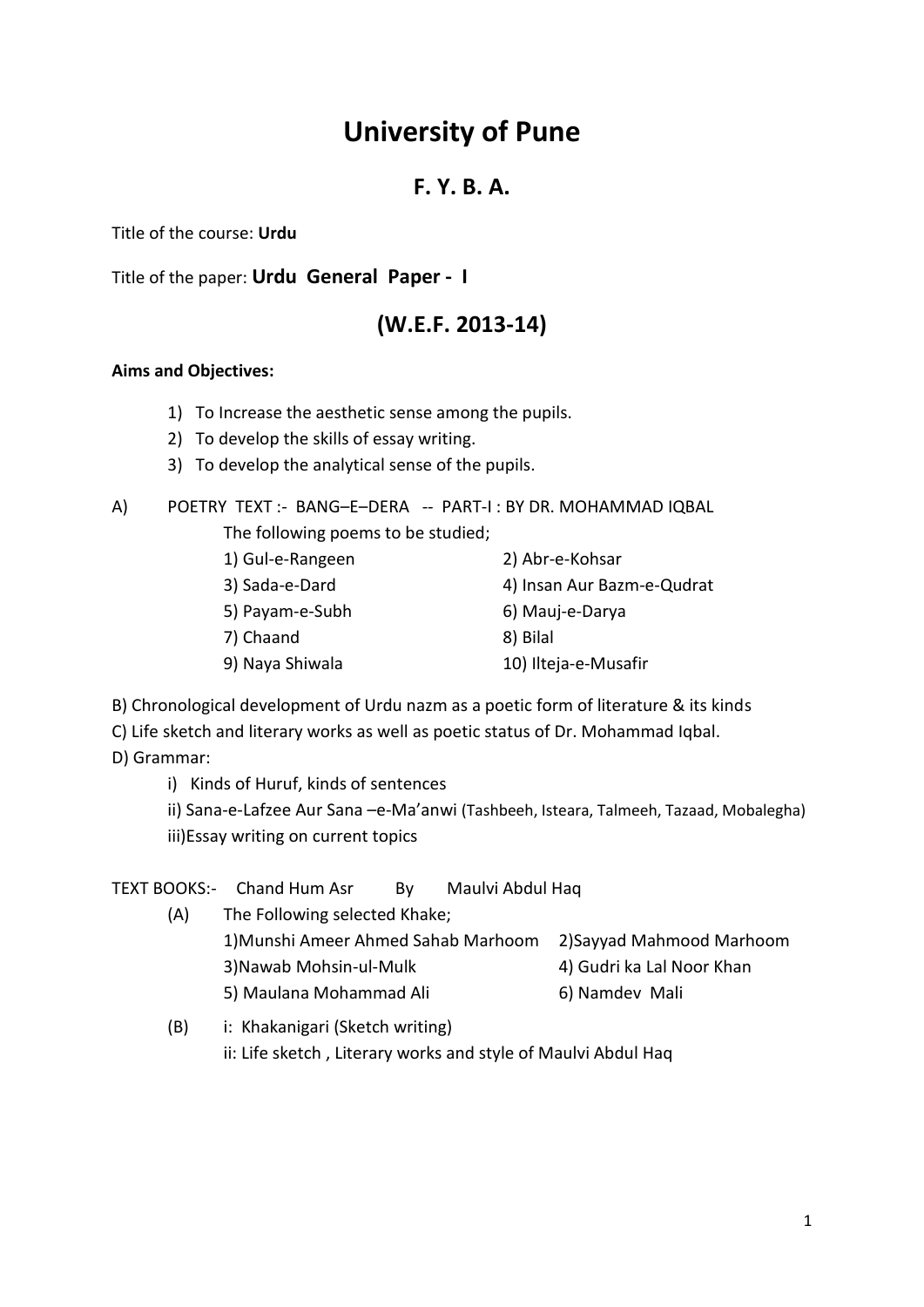### **Pattern of Question Paper for Term End Examination**

| <b>Duration: Two Hours</b> |                                                               | Max. Marks: 60 |
|----------------------------|---------------------------------------------------------------|----------------|
|                            | Number of Question: Four                                      |                |
| Q.1:                       | Explanation of couplets. (seven out of ten)                   | 14             |
| Q.2:                       | Central Idea of the poem. (One out of Three)                  | 08             |
|                            | Q.3:A) Critical question on text or poet.                     | 10             |
| B)                         | Critical question on Urdu Nazm as a poetic form of Literature | 10             |
|                            | Q.4: A) Essay writing on general topic.                       | 10             |
| B)                         | Grammar                                                       | 08             |
|                            |                                                               |                |
|                            | (60 marks will be converted into 20 marks)                    | Total: 60      |

**Pattern of Question Paper for Annual Examination**

|      |                                                         | <b>Duration: Three Hours</b>                          |    |                           | Max. Marks: 80 |
|------|---------------------------------------------------------|-------------------------------------------------------|----|---------------------------|----------------|
|      |                                                         | Number of Question: Five                              |    |                           |                |
| Q.1: |                                                         | Critical question on Nazm Nigari.                     |    |                           | 15             |
| Q.2: |                                                         | Critical question on Khaka Nigari.                    |    |                           | 15             |
|      |                                                         | Q.3:A) Critical Question on poet (Dr. Mohammad Iqbal) |    |                           | 15             |
| B)   |                                                         | Critical question on prose writer (Abdul Haq)         |    |                           | 15             |
| Q.4: | Critical question on selected Khake. (One Out of Three) |                                                       | 10 |                           |                |
| Q.5: |                                                         | Explanation of couplets. (Five Out of Seven)          |    |                           | 10             |
|      |                                                         |                                                       |    |                           |                |
|      |                                                         | List of Reference Books:                              |    |                           | Total=80       |
|      |                                                         | 1) Jadeed Shaeri                                      | By | Dr. Ibadat Barelwi        |                |
|      |                                                         | 2) Iqbal aur Jadeed Urdu Shaeri                       | By | Dr. Premi Rumani          |                |
|      |                                                         | 3) Fikr e Iqbal                                       | By | Khalifa Abdul Hakeem      |                |
|      |                                                         | 4) Urdu Adab main Khaka Nigari                        | By | Dr. Sabera Saeed          |                |
|      | 5)                                                      | Abdul Haq                                             | By | Urdu Qaumi Council, Delhi |                |
|      |                                                         |                                                       |    |                           |                |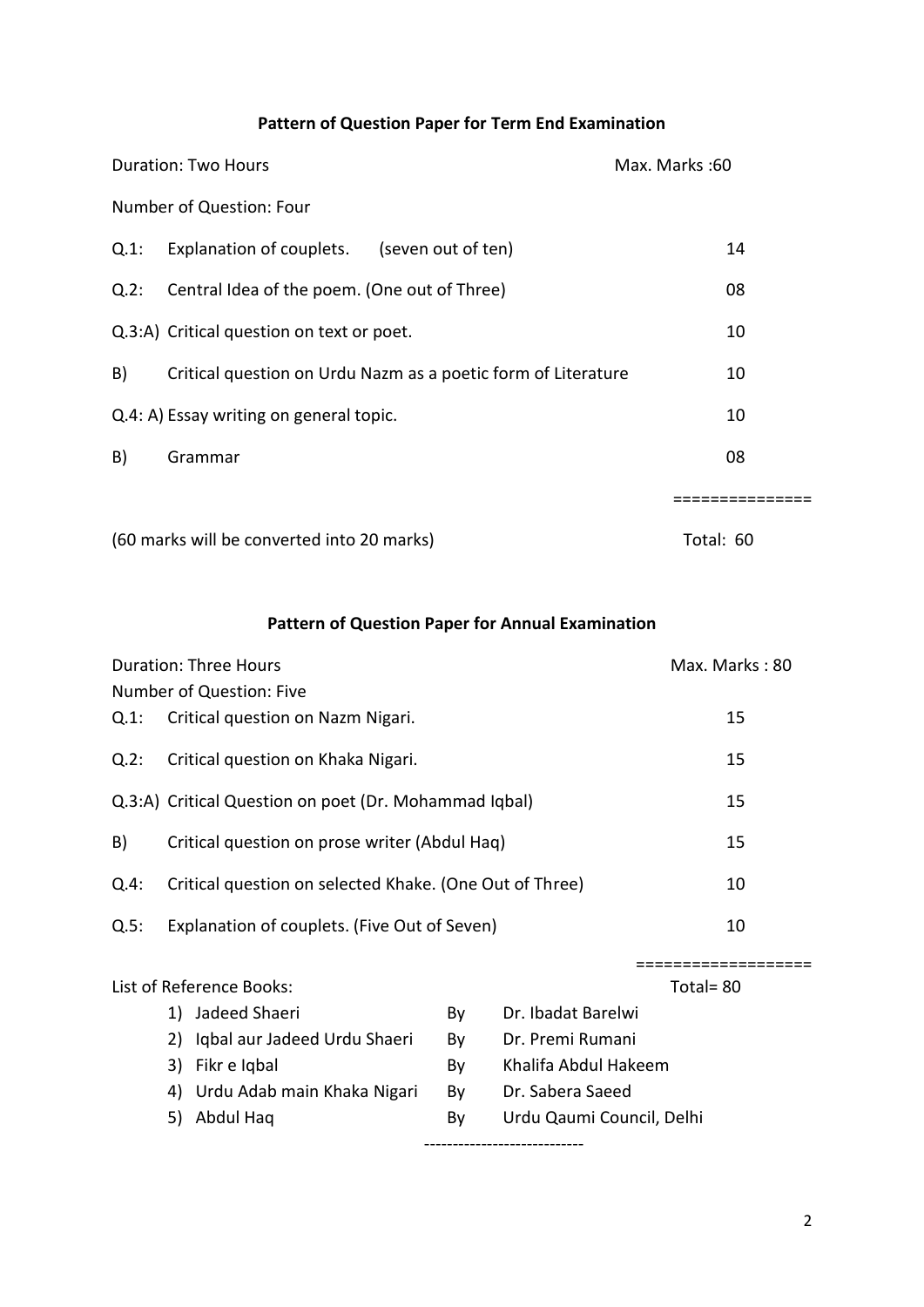### **F. Y. B. A.**

Title of the course: **Persian**

Title of the paper: **Persian General Paper - I**

## **(W.E.F. 2013-14)**

#### **Aims and Objectives:**

- 1) To impart the basic knowledge of the Persian literature among the pupils.
- 2) To introduce the foreign language such as Persian.
- 3) To develop the skills of translation among the pupils.
- 4) To develop the thought provoking ability along with four skills such as listening, reading speaking and writing among the pupils intensively and effectively.
- 5) To enable the students to grasp the content of Persian literature (Prose and poetry).

Text Prescribed : AKS-E-FARSI

Edited by : Dr. Ansari Abdul Lateef Mohammed Hanif Dr. Ansari Fahmeeda Mohd. Haroon

A: Poetry & Grammar (Sana-e-Lafzi, Sana-e-Ma'anwi, Tashbeeh, Iste'ara, Tajnees-e-Taam, Tajnees-e-Naqis, Tajnees-e-zaed, Talmeeh, Mobalegha, Tazaad, Husn-e-Ta'aleel, Lafwo-Nashr)

#### B: **Prose Section**

### **Pattern of Question Paper for Term End Examination**

|      | <b>Duration: Two Hours</b>                                                                  | Max. Marks: 60 |    |
|------|---------------------------------------------------------------------------------------------|----------------|----|
|      | Number of Question: Four                                                                    |                |    |
| Q.1: | Grammar: sana-e-lafzi, sana-e-Ma'anwi. (Five out of Seven)                                  |                | 10 |
|      | Q.2:A) Reproduce of a Poem in simple Persian. (One out of Four)                             |                | 08 |
| B)   | Translate and Explanation of couplets. (Seven out of Ten)                                   |                | 14 |
|      | Q.3:A)Critical Question on Life Sketch, Style & Literary works of a Poet. (Two out of Four) |                | 16 |
| B)   | Question on Poetic form of literature. (Two out of Four)                                    |                | 12 |
|      |                                                                                             |                |    |

==============

(60 marks will be converted into 20 marks) Total : 60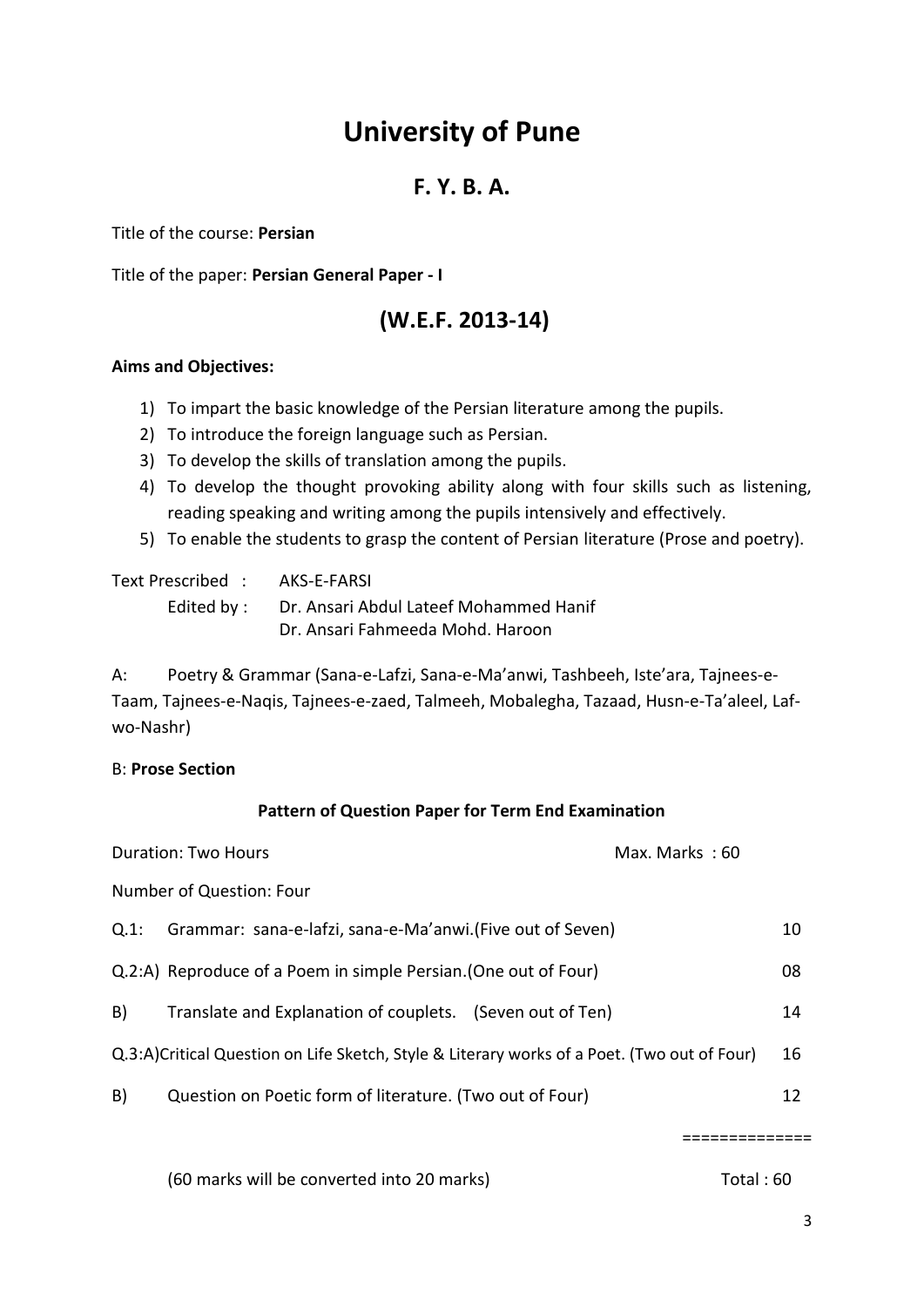### **Pattern of Question Paper for Annual Examination.**

| Duration: Three Hours |                                                                              | Max. Marks: 80      |                   |    |
|-----------------------|------------------------------------------------------------------------------|---------------------|-------------------|----|
|                       | Number of Question: Five                                                     |                     |                   |    |
| Q.1                   | Grammar sana-e-lafzi, sana-e-Ma'anwi.                                        | (Five out of Seven) |                   | 10 |
| Q <sub>2</sub>        | Question on Forms of Literature (Prose and Poetry) (Two out of Four)         |                     |                   | 10 |
|                       | Q.3A) Reproduce in simple language.                                          | (Prose section)     |                   | 10 |
| B)                    | Critical Question on Life sketch, literary works and style.                  |                     | (Two out of Four) | 12 |
| Q.4                   | Explanation of couplets. (Ten out of Twelve)                                 |                     |                   | 20 |
|                       | Q.5A) Translate the passage from text book (Prose section) (Two out of Four) |                     |                   | 10 |
| B)                    | Translation of an unseen English passage into Persian.                       |                     |                   | 08 |
|                       |                                                                              |                     |                   |    |

Total : 80

============

List of Reference Books:

| 1) Gulistan-e-Saadi                   | Bv | Shaikh Saadi Shirazi |
|---------------------------------------|----|----------------------|
| 2) Bostaan-e-Saadi                    | Bv | Shaikh Saadi Shirazi |
| 3) Intekhab-e-Adbiyat-e-Farsi         | Bv | Mohammad Zaki-ul-Haq |
| 4) Tareekh-e-Adbiyat-e-Iran           | Bv | Raza Zadeh Shafaque  |
| 5) Jadeed Farsi Shairi Ka Asri shaoor | Bv | Dr. Mohd. Shafi Khan |
|                                       |    |                      |

**------------------------------------------**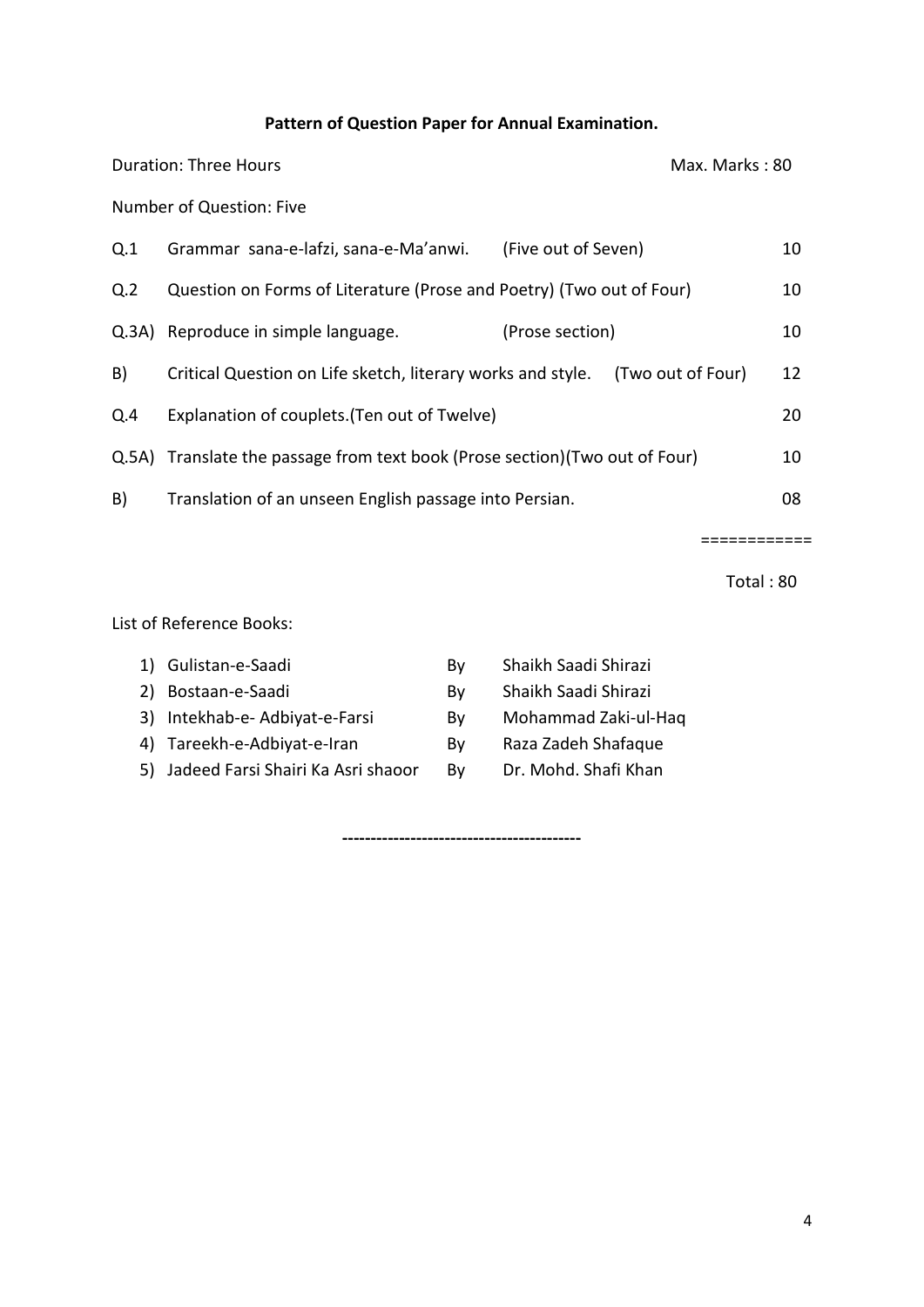### **F. Y. B. Com.**

### Title of the course: **Urdu**

Title of the paper: **Urdu General Paper I**

### **(W.E.F. 2013-14)**

#### **Aims and Objectives:**

- 1) To Increase the aesthetic sense among the pupils.
- 2) To develop the skills of essay writing.
- 3) To develop the analytical sense of the pupils.

#### Title of the paper**: Urdu General Paper I**

#### **A) POETRY:**

a) BANG-E-DERA -- PART-I BY DR. MOHAMMAD IQBAL The following poems to be studied;

| 1) Hemala         | 2) Gul-e-Rangeen                   |
|-------------------|------------------------------------|
| 3) Hamdardi       | 4) Parinde-ki-Faryad               |
| 5) Agal - o - Dil | 6) Sada-e-Dard                     |
| 7) Ek Aarzoo      | 8) Rukhsaat - Ae - Bazm - e -Jahan |
| 9) Bilal          | 10) Tarana- e- Hindi               |

 b) Life Sketch of Dr. Mohmmad Iqbal his Literary Works of Urdu Poetry and Art c)Essay Writing or Letter Writing: (Commercial& Official Letter Writing)

### **B) Prescribed Text:Mazameen-e-Mujtaba Husain**

Selected Essay:

- 1) Director ka Kutta
- 2) Unisco Ki Chhatri
- 3) Sahab Batroom Main Hai
- 4) Dadh Ka Dard

a) Chronological development of Tanz-o-Mazah in Urdu Literature.

b) Life Sketch of Muztaba Husain , Literary Trends,Literary Works& Style, Art of

Humar and satire of Mujtaba Husain.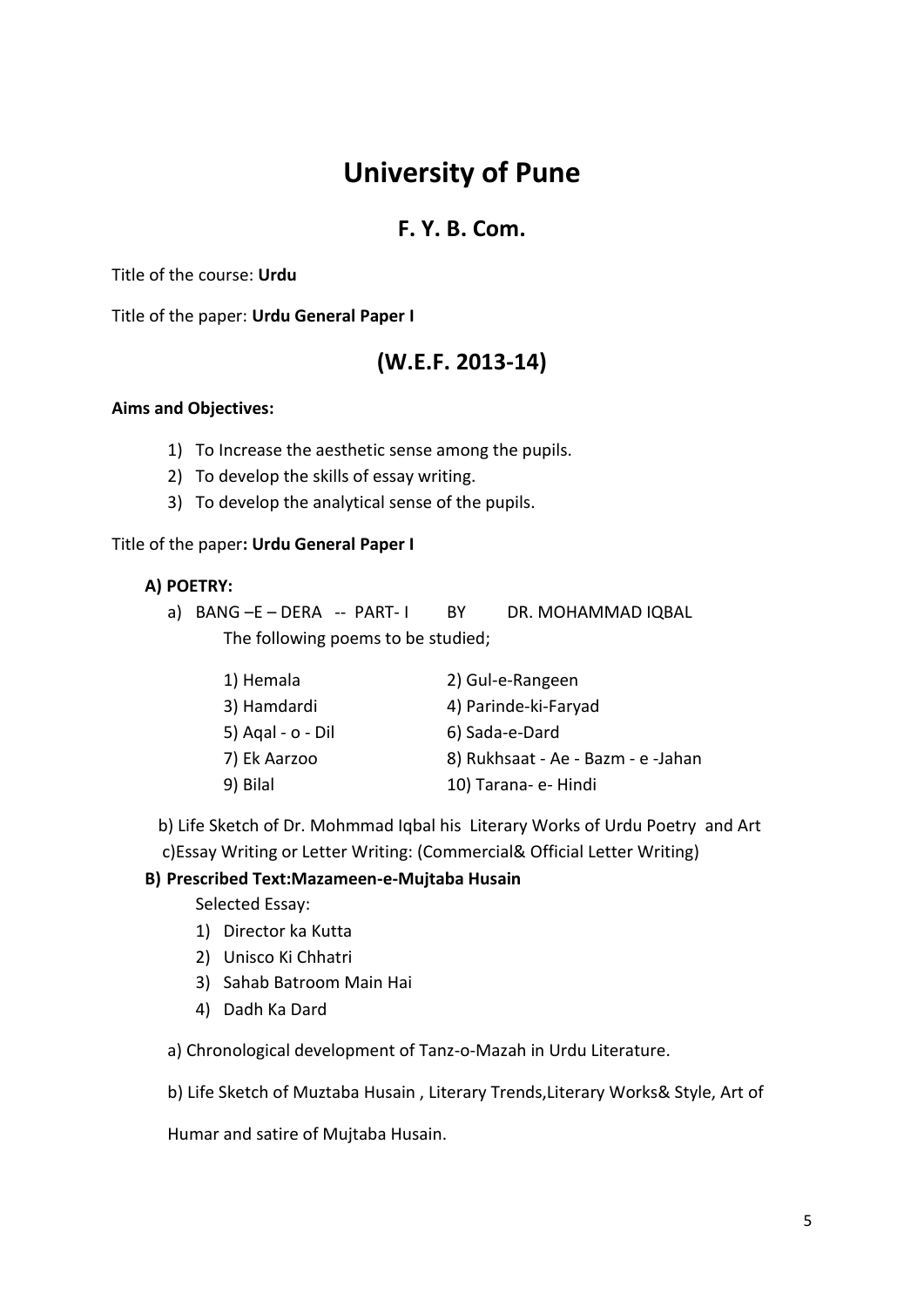### **Pattern of Question Paper for Term End Examination**

|     | Duration: Two hours                                   | Max. Marks: 60 |
|-----|-------------------------------------------------------|----------------|
|     | Number of Question: Four                              |                |
| Q.1 | Critical question on Nazm Nigari.                     | 10             |
| Q.2 | Critical question on poet. (Dr. Mohammad Iqbal)       | 10             |
|     | Q.3A) Central idea of the poem.<br>(One out of Three) | 10             |
| B)  | Explanation of couplets. (Ten out of Thirteen)        | 20             |
| Q.4 | Question on Commercial & Official letter writing.     | 10             |
|     |                                                       |                |
|     | (60 marks will be converted into 20 marks)            | Total: 60      |

#### **Pattern of Question Paper for Annual Examination.**

|                | Duration: Three hours                                            | Max. Marks: 80 |
|----------------|------------------------------------------------------------------|----------------|
|                | Number of Question: Five                                         |                |
| Q.1            | Critical question on poetic art of Dr. Mohammad Iqbal.           | 15             |
| Q <sub>2</sub> | Question on development of Tanz-o-Mazah in Urdu literature.      | 14             |
| Q.3            | Critical question on the author, life sketch, literary works and | 15             |
|                | His style of writing.                                            |                |
|                | Q.4 A) Critical appreciation of an Essay. (One out of Three)     | 10             |
| B)             | Commercial and Official letter writing.                          | 10             |
| Q.5            | Explanation of couplets. (Eight out of Ten)                      | 16             |
|                |                                                                  | Total: 80      |

List of Reference Books:

1) Jadeed Shaeri By Dr. Ibadat Barelwi 2) Fikr-e-Iqbal By Khaleefa Abdul Hakeem 3) Iqbal – Shaer-wo-Mufakkir By Prof. Noor-ul-Hasan Naqwi 4) Urdu Adab main Tanz-wo-Mazah By Wazeer Agha 5) Urdu Nasr Ka Tanqeedi Mutalea By Dr. Sunbul Nigar 6) Aaj ka Urdu Adab By Dr. Abullais Siddiqui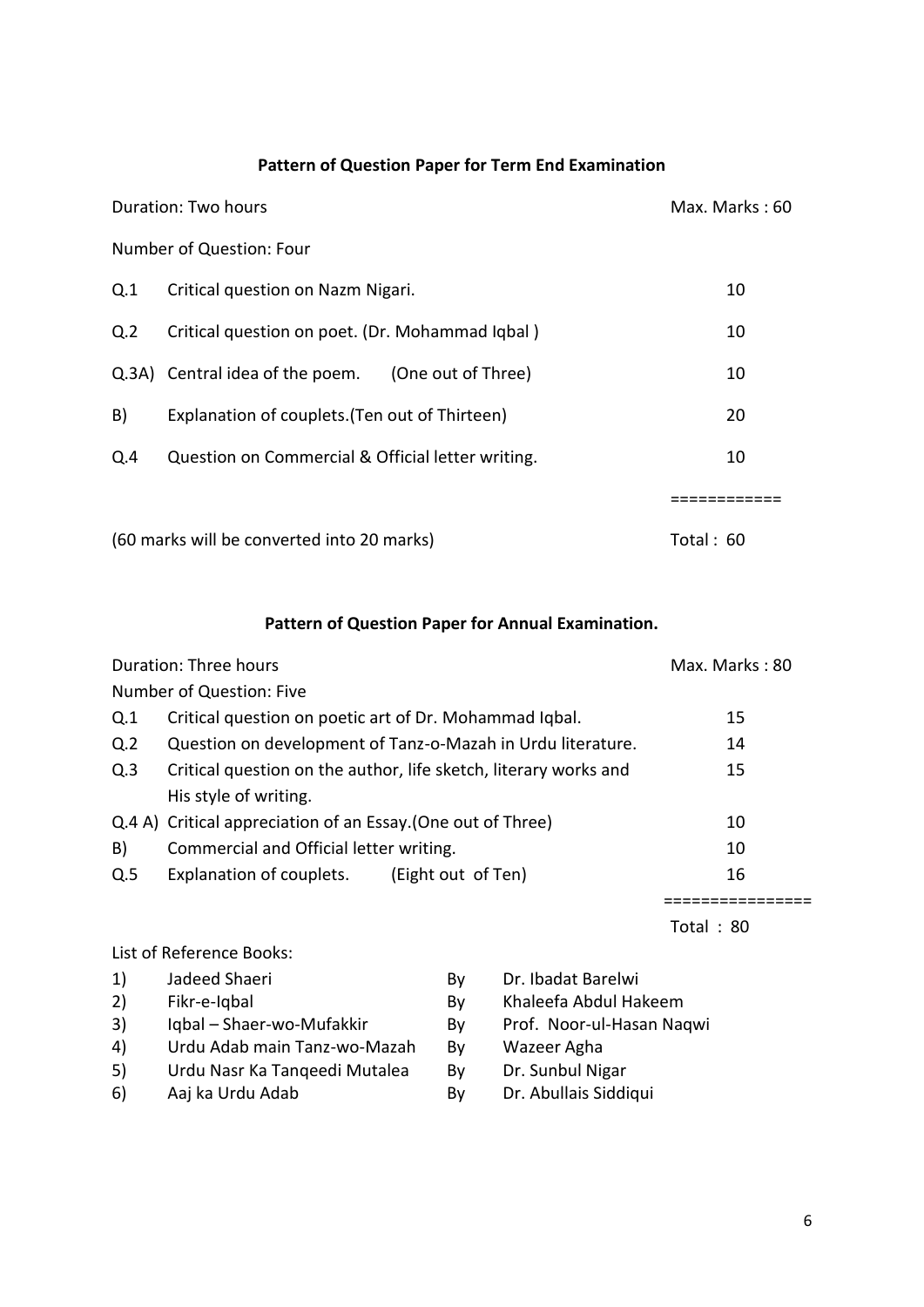### **F. Y. B. Com.**

Title of the course: **Persian**

Title of the paper: **Persian General Paper - I**

## **(W.E.F. 2013-14)**

### **Aims and Objectives:**

- 1) To impart the basic knowledge of the Persian literature among the pupils.
- 2) To introduce the foreign language such as Persian.
- 3) To develop the skills of translation among the pupils.
- 4) To develop the thought provoking ability along with four skills such as listening, reading speaking and writing among the pupils intensively and effectively.
- 5) To enable the students to grasp the content of Persian literature (Prose and poetry).

Text Prescribed:– Adbiyat -e- Farsi Edited By: Prof Nazeer Ahmed Ansari

#### A: **Poetry & Grammar**

( Sana-e-Lafzi, Sana-e-Ma'anwi, Tashbeeh, Iste'ara, Tajnee-e-Tam, Tajnees-e-Naqis, Tajnees-e-zaed, Talmeeh, Mobalegha, Tazaad, Husn-e-Ta'aleel, Laf-o-Nashr)

#### B: **Prose Section**

### **Pattern of Term End Examination**

|      | <b>Duration: Two Hours</b>                                                                    |                   | Max Marks: 60 |    |
|------|-----------------------------------------------------------------------------------------------|-------------------|---------------|----|
|      | Number of Questions: Four                                                                     |                   |               |    |
| Q.1: | Grammar: Sana-e-lafzi, Sana-e-Ma'anwi.(Five out of Seven)                                     |                   |               | 10 |
|      | Q.2:A) Reproduce of a Poem in simple Persian.                                                 | (One out of Four) |               | 08 |
| B)   | Translate and Explanation of couplets. (Seven out of Ten)                                     |                   |               | 14 |
|      | Q.3: A) Critical Question on Life Sketch, Style & Literary works of a Poet. (Two out of Four) |                   |               | 16 |
| B)   | Question on Poetic form of literature. (Two out of Four)                                      |                   |               | 12 |
|      |                                                                                               |                   |               |    |

============

(60 marks will be converted into 20 marks) Total :60